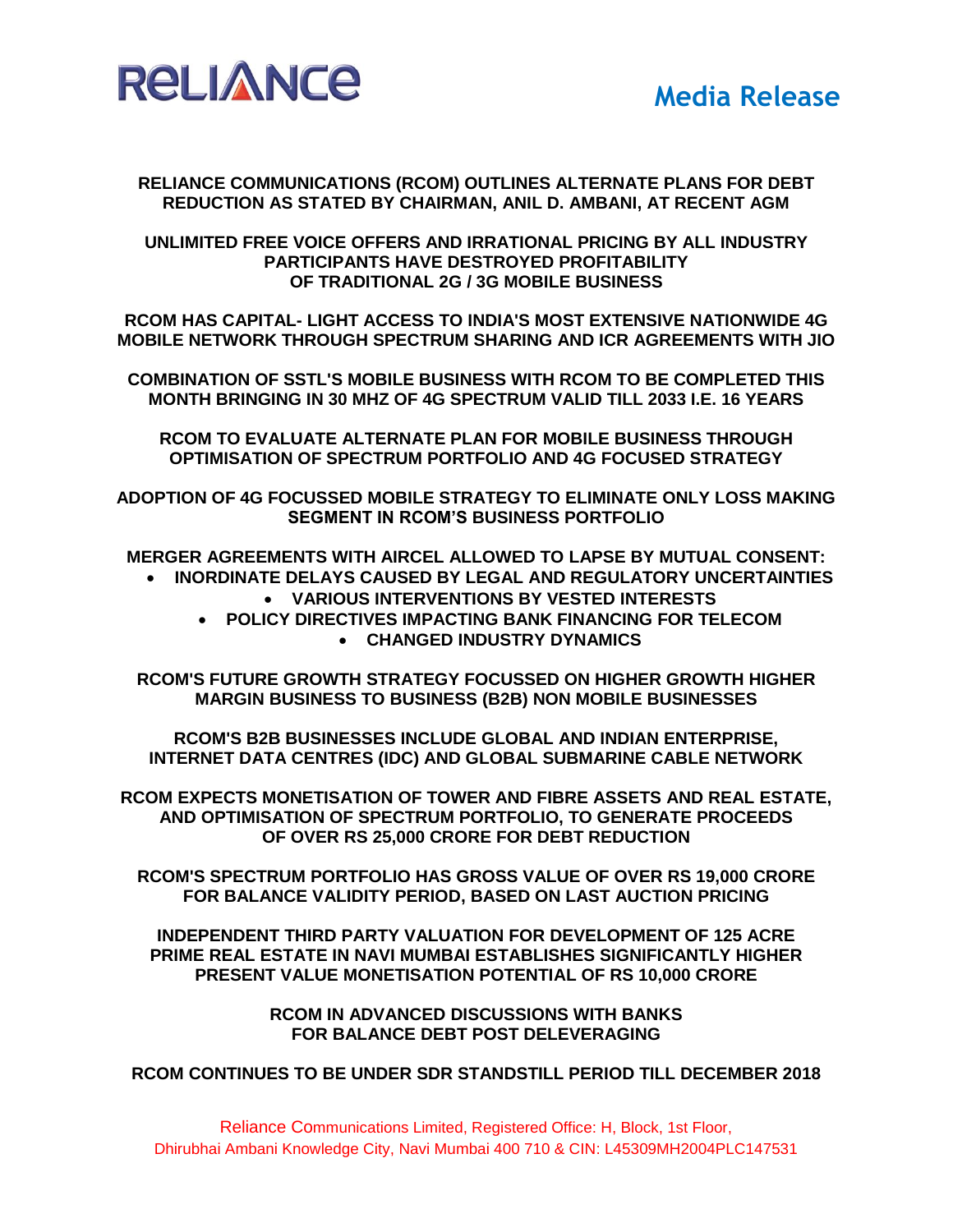

**Mumbai, October 1, 2017:** The Board of Directors of Reliance Communications Limited (RCOM) at its meeting held today in Mumbai, reviewed the ongoing strategic transformation programme, and considered alternate plans for debt reduction.

# **Mobile Business**

The Board decided that RCOM will evaluate an alternate plan for its mobile business, through optimization of its spectrum portfolio and adoption of a 4G focused mobile strategy.

RCOM already has the unique advantage of capital light access to India's most extensive world class nationwide 4G mobile network through spectrum sharing and ICR Agreements with Reliance Jio.

The combination of the mobile business of Sistema Shyam Teleservices Ltd (SSTL) into RCOM is also expected to be completed this month. The addition of SSTL's valuable spectrum holdings in the 800-850 MHz band will strengthen RCOM's spectrum portfolio by 30 Mhz, and extend the Company's spectrum validity period in 8 important circles in the country till the year 2033 i.e. for another 16 years.

The Company has valuable spectrum across [800/900/1800/](tel:/800-900-1800)2100 Mhz spectrum bands aggregating 200 Mhz, valued at over Rs 19,000 crore for the balance of validity period, based on last auction pricing. The Company will evaluate opportunities for monetization of the same through trading and sharing arrangements.

# **Merger of mobile business of RCom and Aircel lapses with mutual consent**

RCOM and Aircel Limited (Aircel) had signed binding agreements in September 2016 for the merger of RCOM's mobile businesses with Aircel. Legal and regulatory uncertainties, and various interventions by vested interests, have caused inordinate delays in receipt of relevant approvals for the proposed transaction.

Unprecedented competitive intensity in the Indian telecom sector, together with fresh policy directives adversely impacting bank financing for this sector, have also seriously affected industry dynamics. As a result of the various factors aforesaid, the merger agreement has lapsed. The Board approved the same.

## **Focus on domestic and overseas B2B Business**

RCOM is an integrated communications service provider with valuable B2B businesses, including Enterprise, Carrier, Internet Data Centre and global submarine cable network in India and overseas across continents.

These B2B Businesses generate equal revenues from domestic and overseas operations. As part of the ongoing transformation and in order to enhance value for all stakeholders, the RCOM Board reaffirmed the focus on these stable, capital light B2B businesses which have sustained and predictable revenues and profits, with immense growth potential.